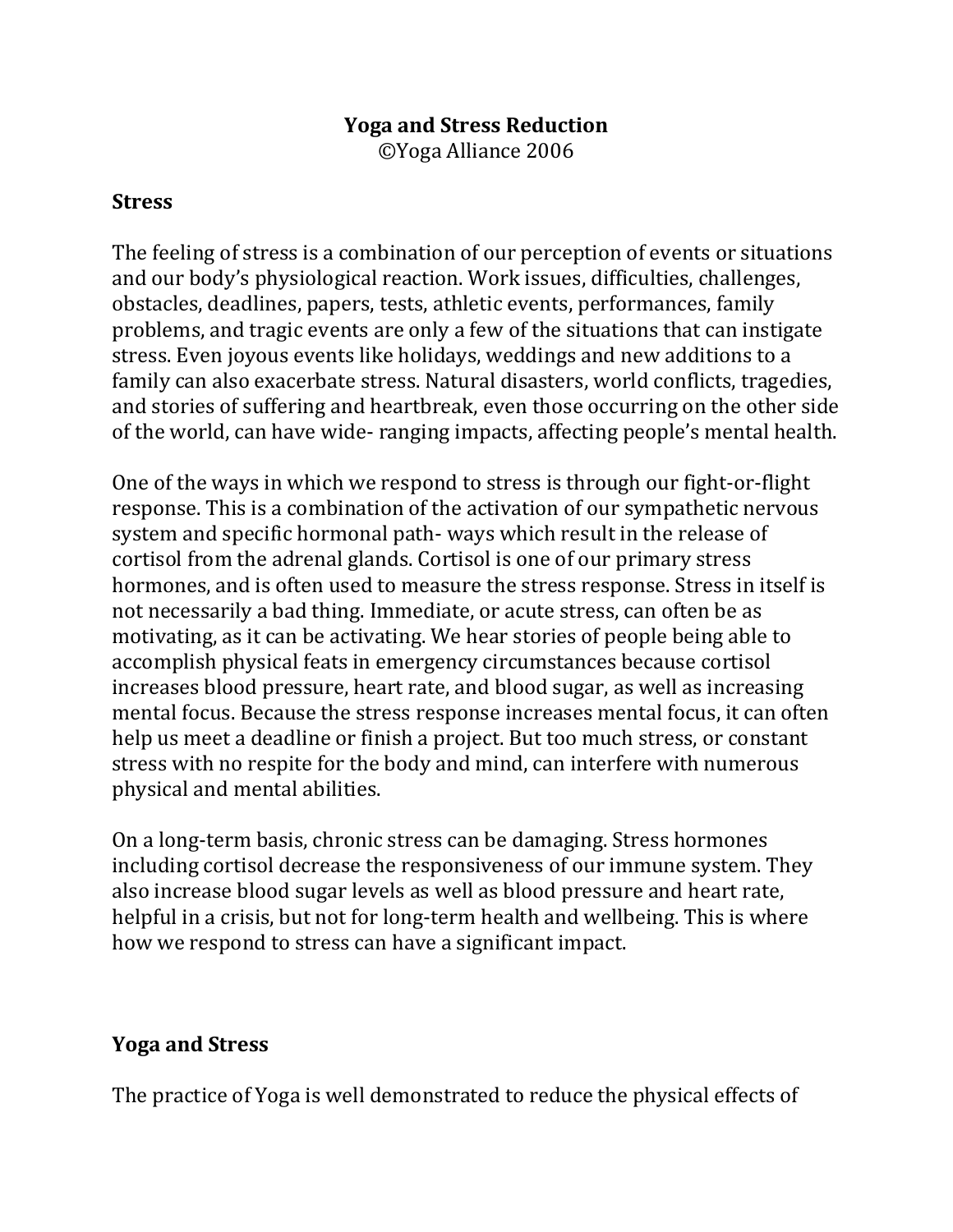stress on the body, and has even been found to lower cortisol levels. This effect is noticeable, and it is one of the primary reasons why people often take up Yoga. People find that they feel more relaxed after practicing Yoga. The asana, or physical postures of Yoga, are helpful for reducing muscular tension, which reduces stress. We have a tendency to store stress not only in our nervous system, but distributed throughout the musculature and other tissues of the body; our digestive system, for example, responds very quickly to stress. Yoga can be a valuable and effective tool for releasing this stored stress. This can be true even for post-traumatic stress and recovering from the after-effects of traumatic events.

Yoga includes not only the asana or physical postures, but most Yoga classes end with savasana, or a pose of relaxation. Some classes include a guided relaxation where the teacher leads students through a progressive relaxation of the body, which further reduces the experience of stress. Yoga also includes meditation and breathing practices (pranayama) as well as a set of ethical precepts and observances (yamas and niyamas). Meditation, the ethical precepts and observances, focused relaxation techniques, and working with the breath all have beneficial stress- reducing qualities, through improving our relationships with the various aspects of our inner nature as well as affecting our psychology and physical body.

# **Yoga, the Breath and Stress**

Working with the breath can be a particularly effective method for treating a negative response to stress. When we are experiencing stress, our breathing tends to become shallow and rapid. Shallow and rapid breath further stimulates the body's stress response, and we can become caught up in an ineffective breathing pattern that only causes more stress. Many Yoga techniques emphasize slowing and deepening the breath, which activates the body's parasympathetic system, or relaxation response. Just by changing our pattern of breathing, we can significantly affect our body's experience of and response to stress.

This may be one of the most profound lessons from Yoga practice.

# **Selected Research Investigating Yoga and Stress**

Studies of Yoga have demonstrated that Yoga practice has the ability to reduce